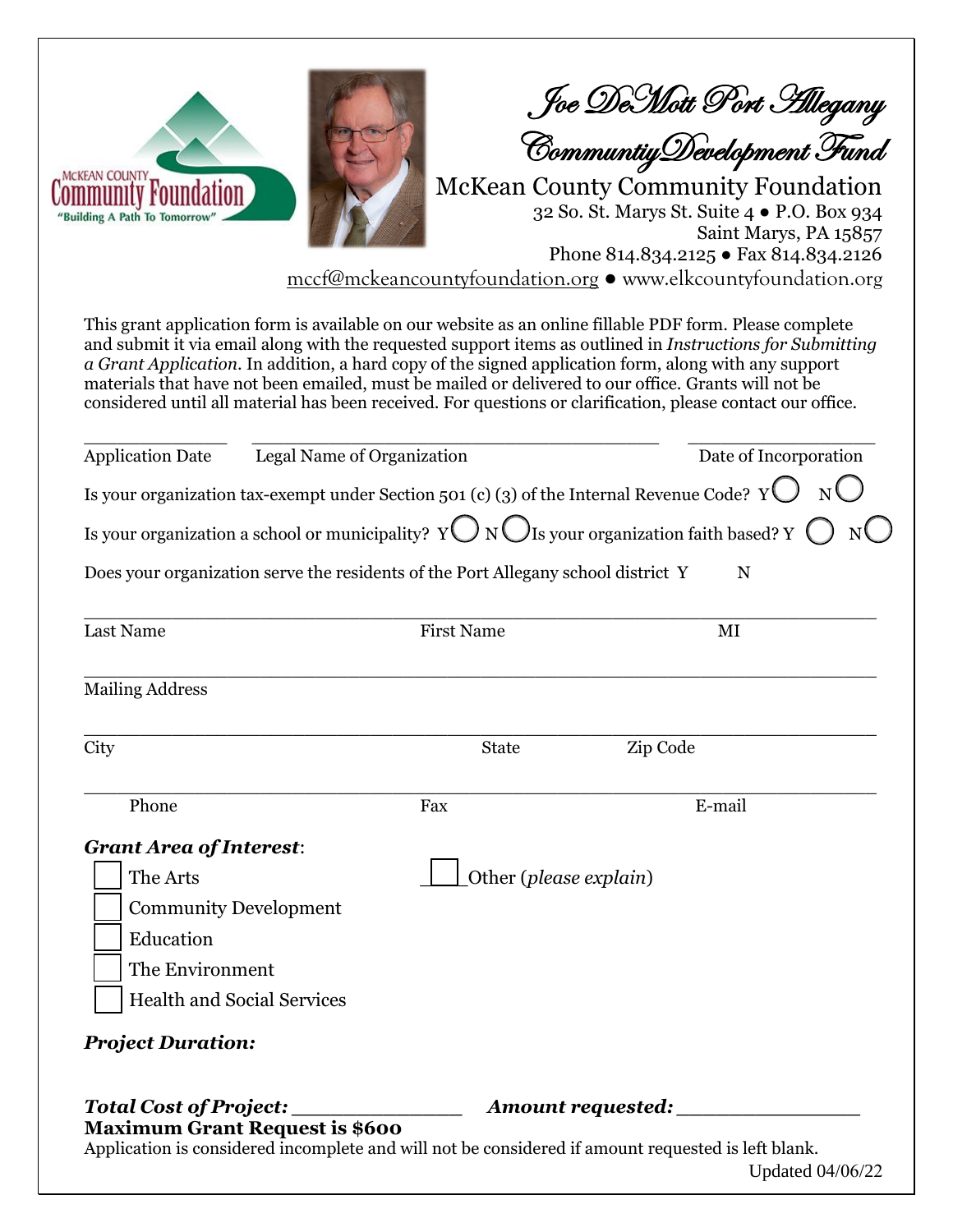| <b>Grant Application Form</b> |  |
|-------------------------------|--|
|                               |  |

*Grant Abstract – provide the following information briefly on this page. Additional explanation and information should be included in Grant Proposal Narrative outline found on page four of this application form.*

*Brief Project Description*

*Who and how many will benefit?*

*What are your other sources of funding for this project?*

*Why is this project valuable/necessary?*

*How will it be funded in the future?*

*How will you evaluate the success of this project?*

Submit via email the online fillable PDF form, without signature, along with your narrative. Also, mail or deliver to our office a hard copy of the signed application, along with any other support materials that cannot be emailed.

### **Please include the attachments:**

- One copy of the Grant Application Form and abstract/narrative as described on page four of the application.
- One copy of the current IRS determination
- One copy of the proposed program/project budget
- One copy of operating budget for the current and next fiscal year, including income statement and balance sheet. Need to send only a summary if possible.
- Name and addresses of your Board of Directors and administrative staff

\_\_\_\_\_\_\_\_\_\_\_\_\_\_\_\_\_\_\_\_\_\_\_\_\_\_\_\_\_\_\_\_\_\_\_\_ \_\_\_\_\_\_\_\_\_\_

The Undersigned hereby certify that all information contained in and submitted with this proposal is correct and that this proposal is submitted with the approval of the Board of Directors. This Organization will execute the Grant Agreement if a grant is awarded to us.

Signature of Board Chairperson Date

Signature of Agency CEO Date

\_\_\_\_\_\_\_\_\_\_\_\_\_\_\_\_\_\_\_\_\_\_\_\_\_\_\_\_\_\_\_\_\_\_\_ \_\_\_\_\_\_\_\_\_\_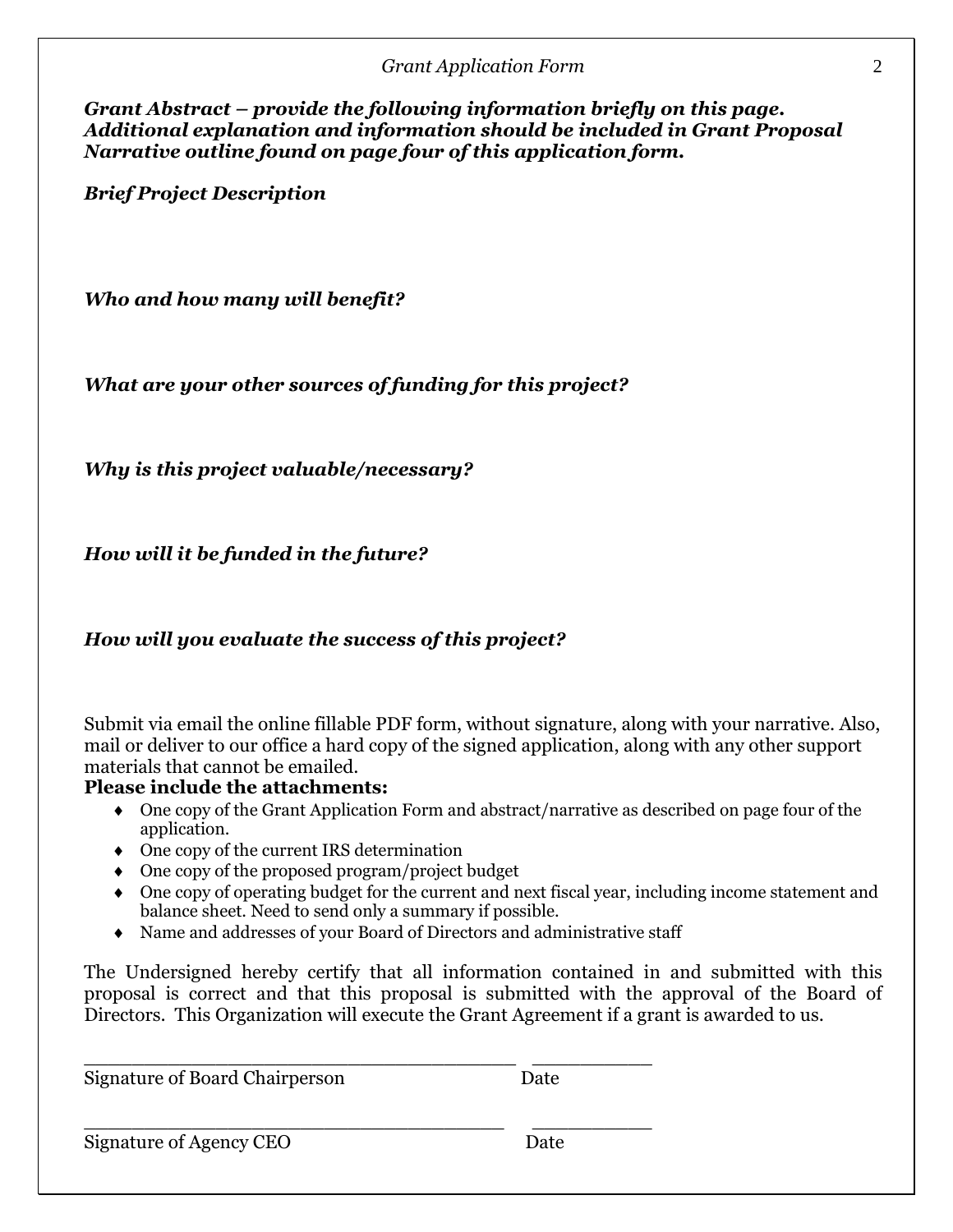## *Grant Application Form* 3

Project Budget Statement

**Project Budget** *–* provide the following information either on this page or on a one-page spread sheet or narrative. List all income for this project including in-kind gifts

| Source          | Amount (numbers only) |
|-----------------|-----------------------|
|                 |                       |
|                 |                       |
|                 |                       |
|                 |                       |
|                 |                       |
|                 |                       |
|                 |                       |
| Total           | \$0.00                |
|                 |                       |
| <b>Expenses</b> | Amount (numbers only) |
|                 |                       |
|                 |                       |
|                 |                       |
|                 |                       |
|                 |                       |
|                 |                       |
|                 |                       |
|                 |                       |
|                 |                       |
| Total           | \$0.00                |
|                 |                       |
|                 | $\mathbf 1$           |